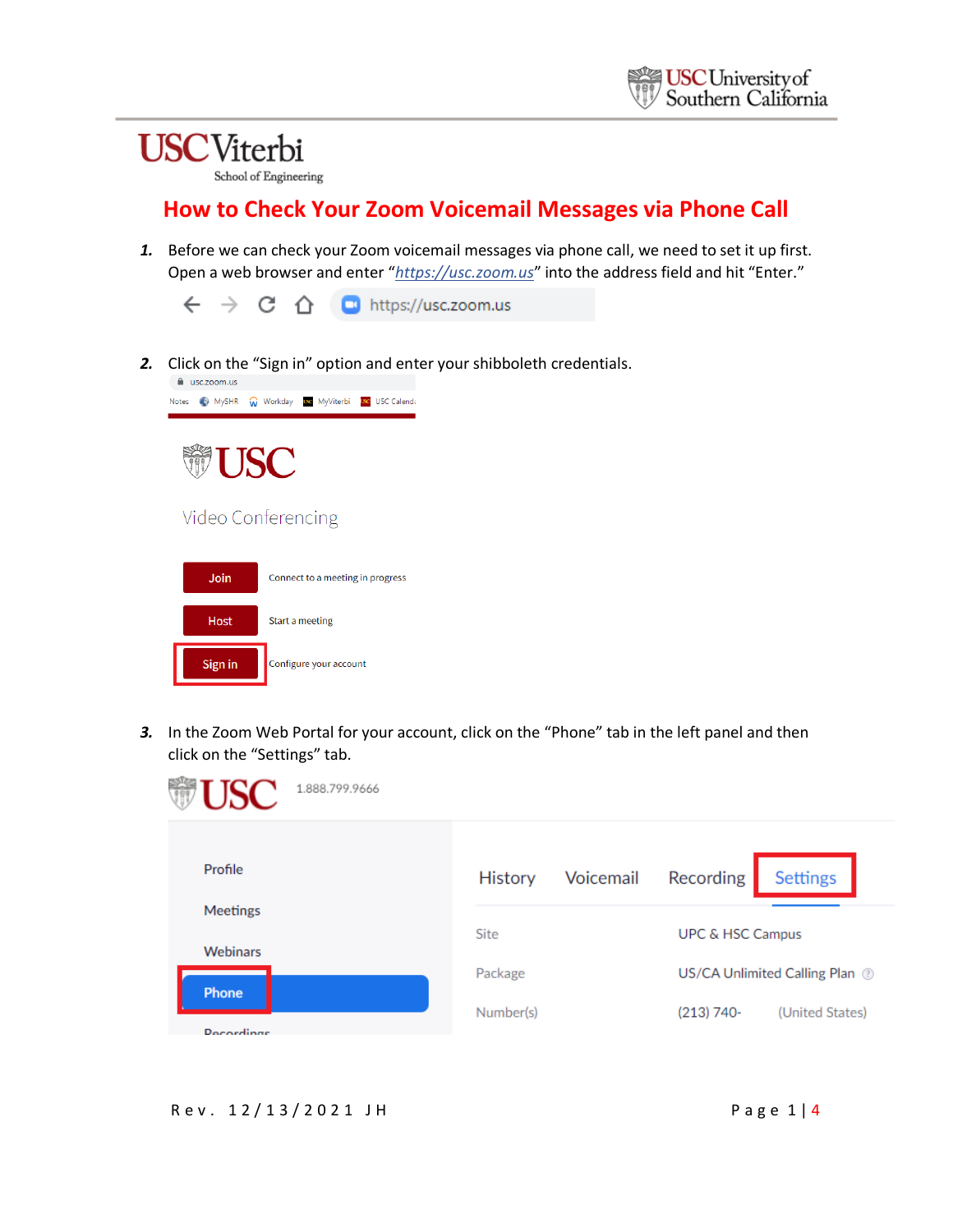School of Engineering

*4.* Scroll down until you've reached "Call Handling" and the "Business Hours" subsection. Look for the checkbox option to "Allow callers to check voicemail" and check it and then hit "Save."

| Area Code 2                             | 213 Edit                                                                                  |                                 |  |
|-----------------------------------------|-------------------------------------------------------------------------------------------|---------------------------------|--|
| <b>Call Handling</b>                    |                                                                                           |                                 |  |
| <b>Business Hours</b>                   | Mon<br>$9:00$ AM $\sim 5:00$ PM                                                           | Tue<br>$9:00$ AM $\sim 5:00$ PM |  |
|                                         | Wed<br>$9:00$ AM $\sim 5:00$ PM                                                           | Thu<br>$9:00$ AM $\sim 5:00$ PM |  |
|                                         | Fri<br>$9:00$ AM $\sim 5:00$ PM                                                           | Edit                            |  |
|                                         | <b>Call Handling Edit</b><br><b>Zoom Applications</b>                                     |                                 |  |
|                                         | <b>Call Handling Ring Mode</b><br>Simultaneous                                            |                                 |  |
|                                         |                                                                                           |                                 |  |
|                                         | Max Wait Time<br>45 seconds                                                               |                                 |  |
|                                         | When a call is not answered                                                               |                                 |  |
| Forward to voicemail                    |                                                                                           |                                 |  |
|                                         | Allow callers to reach an operator                                                        |                                 |  |
|                                         | Allow callers to check voicemail                                                          |                                 |  |
| Allow callers to check voicemail        |                                                                                           |                                 |  |
| <b>IVR Menu</b>                         |                                                                                           |                                 |  |
| 1 Leave voicemail to: Current Extension |                                                                                           |                                 |  |
| 2 Check voicemail by PIN Code           |                                                                                           |                                 |  |
|                                         | The change you made may override the previous<br>may need to record a new greeting audio. |                                 |  |

Save Cancel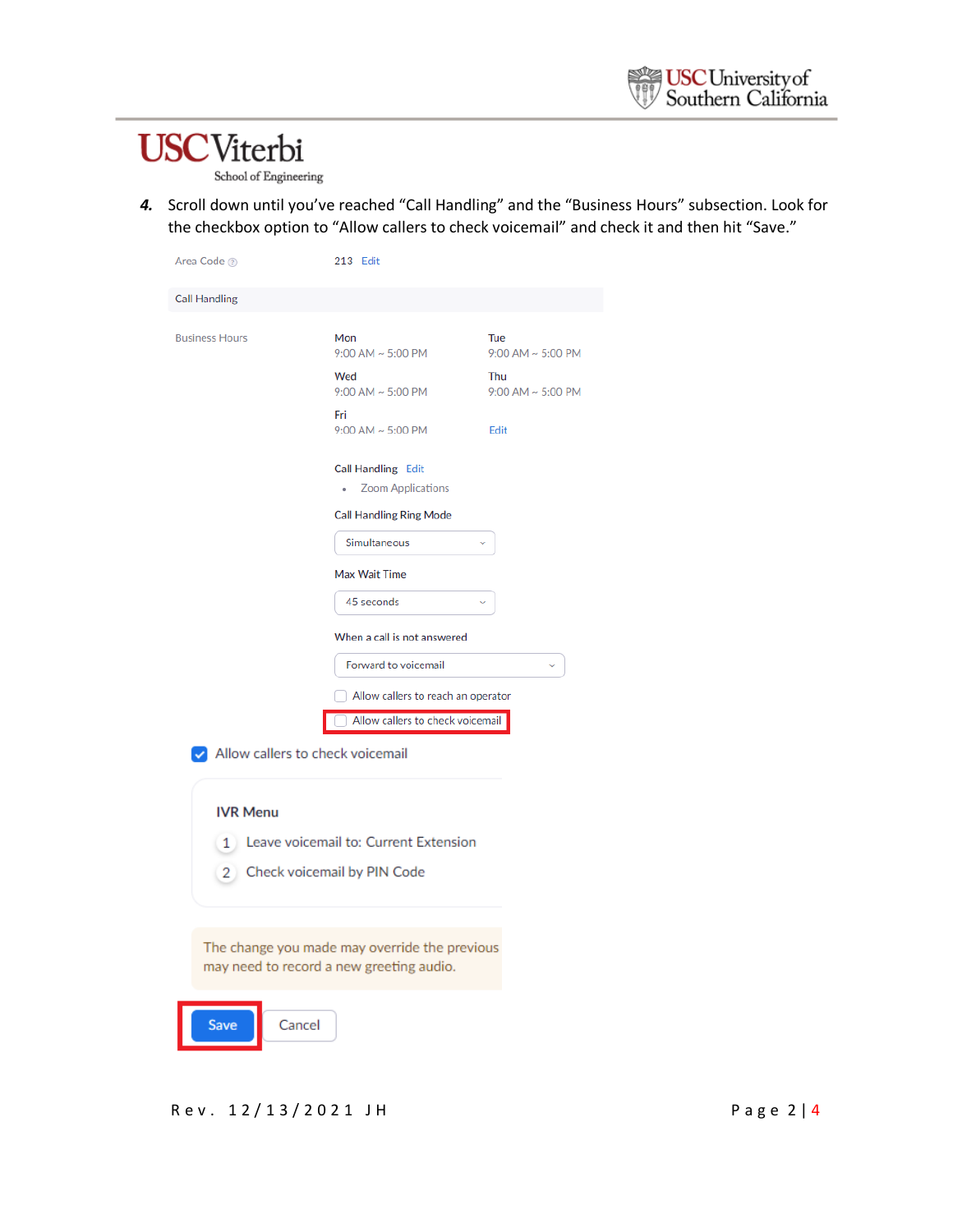School of Engineering

*5.* Change your "Leave voicemail instruction" if desired by clicking on the dropdown or adding from your Audio Library.

| Allow callers to check voicemail           |  |  |  |  |
|--------------------------------------------|--|--|--|--|
| Greeting & Menu: Leave or check voicemail  |  |  |  |  |
| Audio Library<br>Default                   |  |  |  |  |
| <b>IVR Menu</b>                            |  |  |  |  |
| Leave voicemail to: Current Extension<br>1 |  |  |  |  |
| Leave voicemail instruction                |  |  |  |  |
| Audio Library<br>Default                   |  |  |  |  |
| $\overline{2}$<br>Default                  |  |  |  |  |

*6.* If you want to be reminded of your current pin or want to change it, please scroll down until you have reached "PIN Code." Click on "Show or Edit" and change the 8-digit PIN accordingly.

| ****** Show or Edit<br>PIN Code 2 |
|-----------------------------------|
|-----------------------------------|

7. Scroll to "Closed Hours" subsection. This is directly below "Call Handling" → "Business Hours". Similar to "Business Hours", check "Allow callers to check voicemail", then "Save", and change "Leave voicemail instruction" if desired.

| <b>Closed Hours</b> | Call Handling Edit                                                     |  |  |
|---------------------|------------------------------------------------------------------------|--|--|
|                     | You have not enabled any items for Call Handling.                      |  |  |
|                     | When a call is not answered                                            |  |  |
|                     | Forward to voicemail<br>v                                              |  |  |
|                     | Allow callers to reach an operator                                     |  |  |
|                     | Allow callers to check voicemail                                       |  |  |
|                     | Greeting & Menu: Leave or check voicemail                              |  |  |
|                     | Audio Library<br>Default                                               |  |  |
|                     | <b>IVR Menu</b>                                                        |  |  |
|                     | 1 Leave voicemail to: Current Extension<br>Leave voicemail instruction |  |  |
|                     | Audio Library<br><b>Default</b>                                        |  |  |
|                     | $\checkmark$                                                           |  |  |
|                     | Check voicemail by PIN Code<br>2 <sup>1</sup>                          |  |  |

R e v . 1 2 / 1 3 / 2 0 2 1 J H P a g e 3 | 4